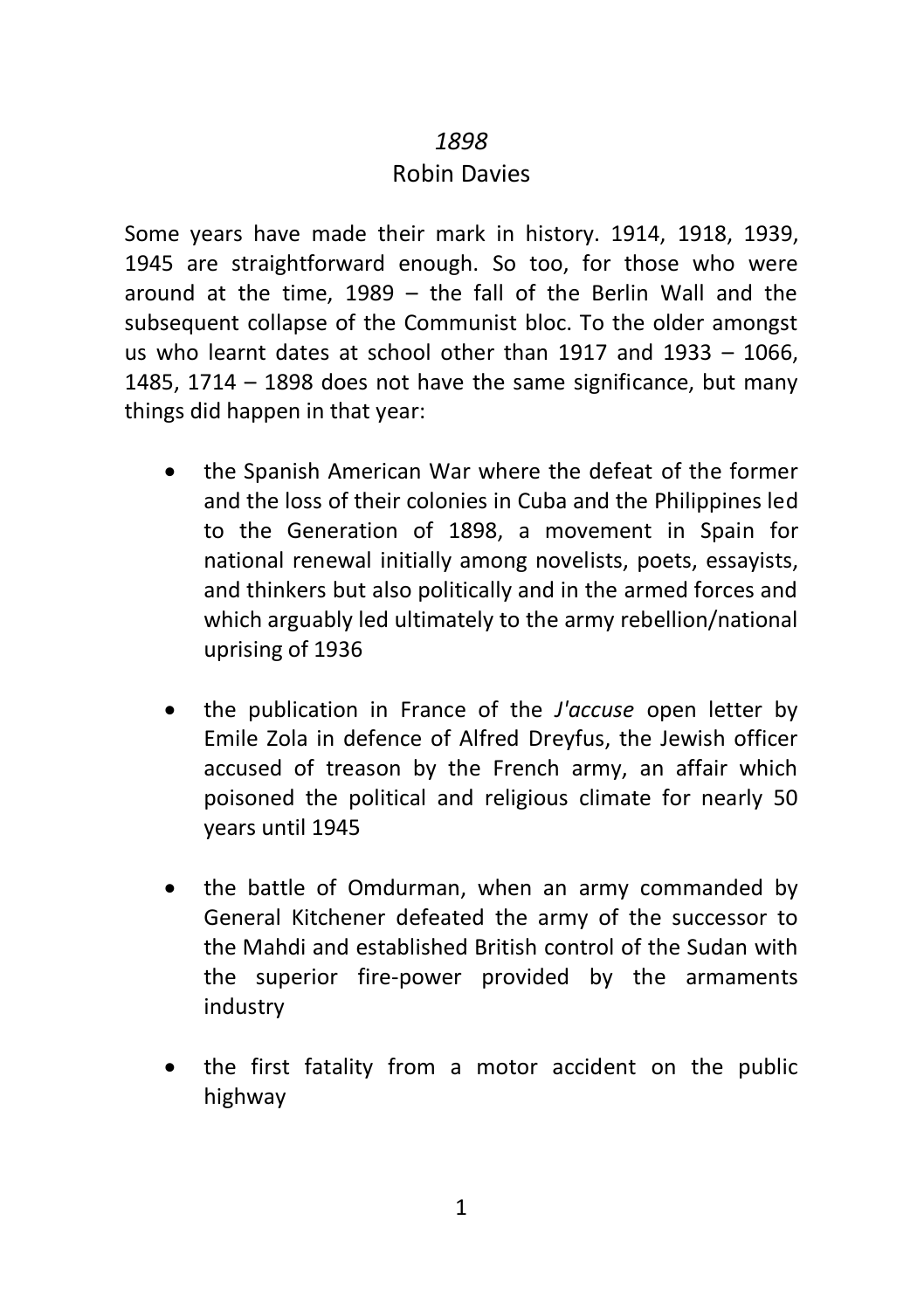• and John Meade Falkner wrote his most celebrated novel *Moonfleet*.

At that time, he had been 'up north' for 15 years, since 1883 when, after leaving Oxford, he had accepted a post as tutor for the son of Sir Andrew Noble, the dominant force of the Newcastle armaments firm known from 1898 as Armstrong, Whitworth. He then became involved with the business. As the recent biography of him put it: '*Fin-de-siecle England seemed over to be over-brimming with (hurry). Lady Paget, returning to England after 10 years in Vienna … regretted the convulsive speed of modernity… the attraction and repulsion of Elswick (site of the Armstrong works) made Falkner ambivalent. It was only possible for him to sustain the steady grind of utilitarian materialism if moments of visionary escapism were also permissible… He absorbed himself in writing during the 1890s to stop his entire waking existence being annexed by Elswick thoughts and actions. His novels, poems and antiquarian studies were a personal outlet, or way of escape …(JMF, Davenport-Hines pp. 105/106). His employer, Lord Armstrong had the money to indulge his escapist fantasies in his creation of Cragside and restoration of Bamburgh Castle. JMF had to make do with literary fantasies. 'The din of ordnance and shipyard were bearable to him only if he could also cherish the past, idealise the secure comforts of mid-Victorian towns and replenish himself with grateful memories of middle-class Dorset*.'

His *Handbook for Travellers in Oxfordshire* (1894) was followed in 1899 by his *History of Oxfordshire*; his other guide was his *Handbook for Berkshire* of 1902. His three novels, *The Lost Stradivarius* (1895), which featured Dorset, Oxford, Derbyshire and Naples, and *The Nebuly Coat* - Dorset again - (1903) straddled *Moonfleet* (1898). Of the first novel his biographer writes that it was 'written after dinner at his lodgings in (South Street) Durham' and enables the writer to escape 'from ordinary workaday efforts into a night-time fantasy'. It seems likely that a similar motivation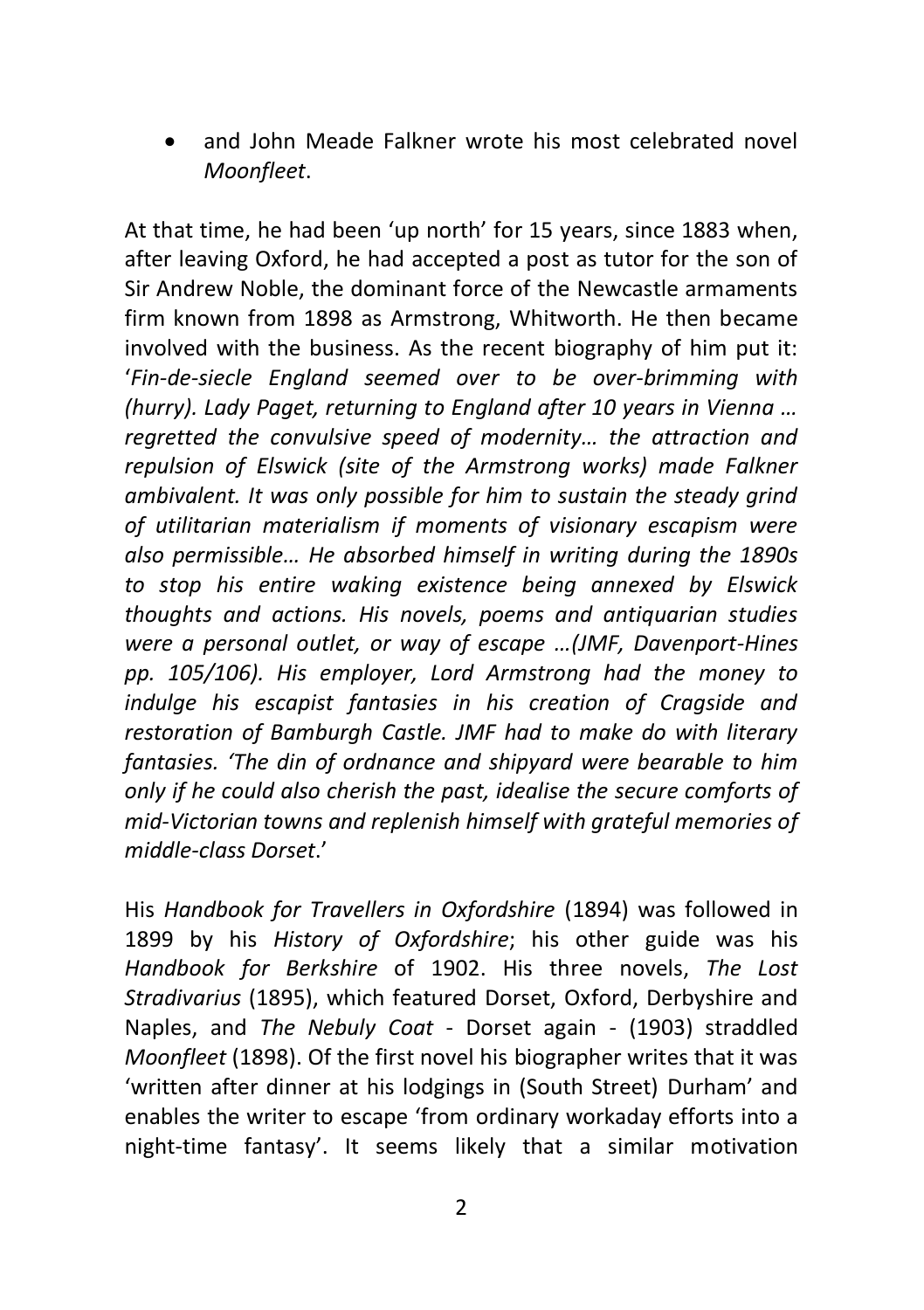impelled this story located in the scenery of his youth. He was far from alone in this genre.



Of pirates and buried treasure Robert Louis Stevenson's *Treasure Island* (1883) must be known to all and Rider Haggard's *King Solomon's Mines* (1882) has buried treasure without the pirates – as, much earlier, does Alexandre Dumas' *Count of Monte Cristo* (1844) the same year as *The Three Musketeers*. Indeed, the whole decade of the 1890s is a treasure trove of adventure novels for boys of all ages.



1890 saw the start of a the remarkable series of around 30 historical novels (16 in the 1890s alone) of Stanley Weyman, whose powers of descriptive writing should be invaluable to students seeking to immerse themselves in the period of his novels, many of them set in late 16th and early 17th century France. His offering for 1898 was *The Castle Inn*. *Under the Red Robe* is perhaps his most famous and has been filmed.

*Ovington's Bank* was filmed for Television in 1965. Several, such as *Chippinge* and *A Gentleman of France* were still in print in the 1950s.

1891 brought Conan Doyle's *The White Company*, about a group of English mercenaries in the Hundred Years' War and was his attempt to break away from Sherlock Holmes, whom he had killed off (for the first time) that same year.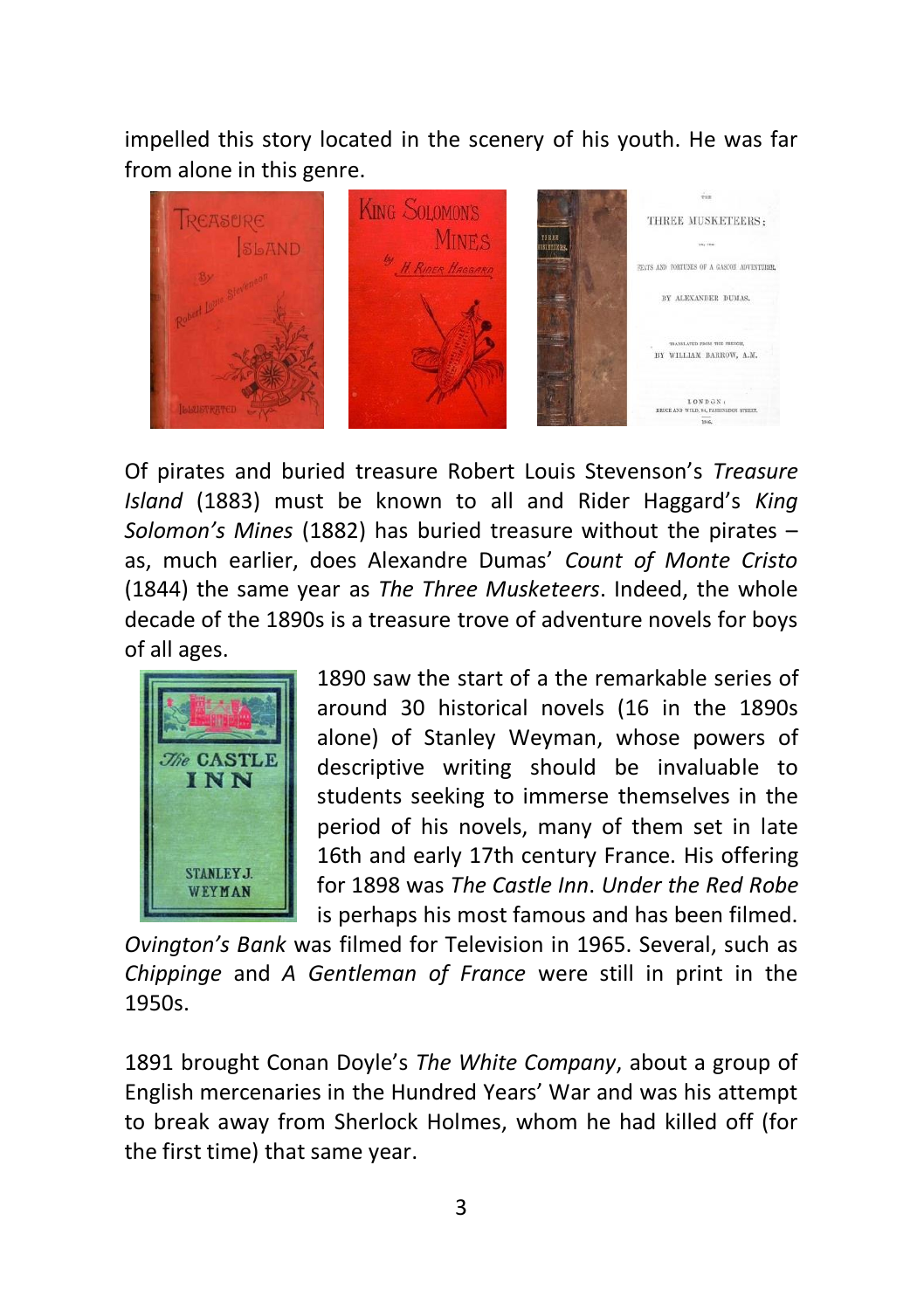1894 was the year of Anthony Hope's *Prisoner of Zenda,* which must be one of the greats of the genre particularly as it created a fictional country, Ruritania, which has a fascination of its own. Filmed several times, it was followed by an equally exciting but less successful sequel, *Rupert of Hentzau* in 1898.



That was the year of our first non-British entry, Emilio Salgari and his *The Black Corsair*, which started a series which lasted until 1908. He wrote an amazing 200 stories and novels. That brings us back to pirates.



Piratical might be a description certainly applied by the French revolutionary authorities to *The Scarlet Pimpernel* (1903) of Baroness Orczy, who really was Hungarian. One half expects that she would be like the glamorously named Lola Montez, mistress of King Ludwig I of Bavaria, actually an Irish actress. Mention should also be made of AEW Mason, whose *The Four Feathers (*1902) was one of the most famous adventure novels of all time and which has been filmed at least twice. John Buchan just gets into our period with his second novel *John Burnet of Barns* (1898), although his great fame comes later with *Prester John (*1910) and then his Richard Hannay novels - *The Thirty-Nine Steps* of 1915 and *Greenmantle* the following year.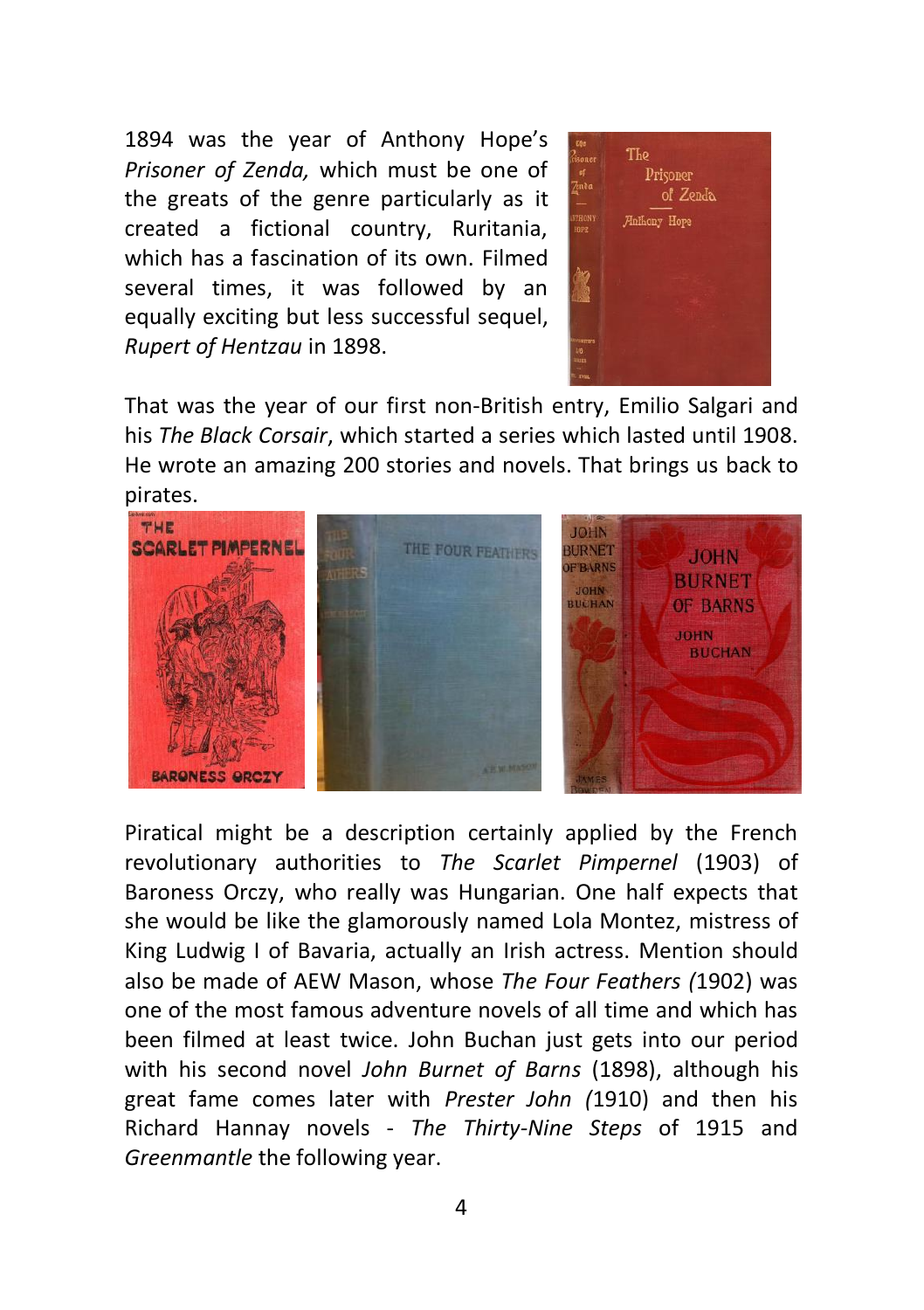Later still, 'the last of the swashbucklers' (as his biographer described him) the half-Italian Rafael Sabatini, whose works included *The Sea Hawk*, (1915) *Scaramouche* (1921) and *Captain Blood* (1922), again several of which were filmed.



This wave of adventure novels is matched in our own day by spy fiction (Fleming, Deighton, le Carre, Cuming, Downing) and crime located in places frequented by tourists e.g. Donna Leon's Venice. Perhaps the inheritor of the crown of Dumas and his successor is the Spaniard Arturo Perez-Reverte with his adventures of Captain Alatriste, a soldier in the period of Spain's wars in the Low Countries.

What was the reason for this explosion of adventure fiction?

Perhaps it was a growth in literacy spurred on educational reforms which also showed itself in the development of popular newspapers. It must have been too the explosion of imperial feeling. In 1877, Queen Victoria had been declared 'Empress of India' and in the 1880s Burma was added to it; and then, for the twenty years 1880-1900, Britain expanded her empire in Africa. This imperial feeling was stoked by the novels of G.A. Henty, who clearly had an inexhaustible imagination, producing 122 novels between 1867 and 1906, often with titles like *With Clive in India* or described as 'a tale of …'. On a more serious level, were books like Sir John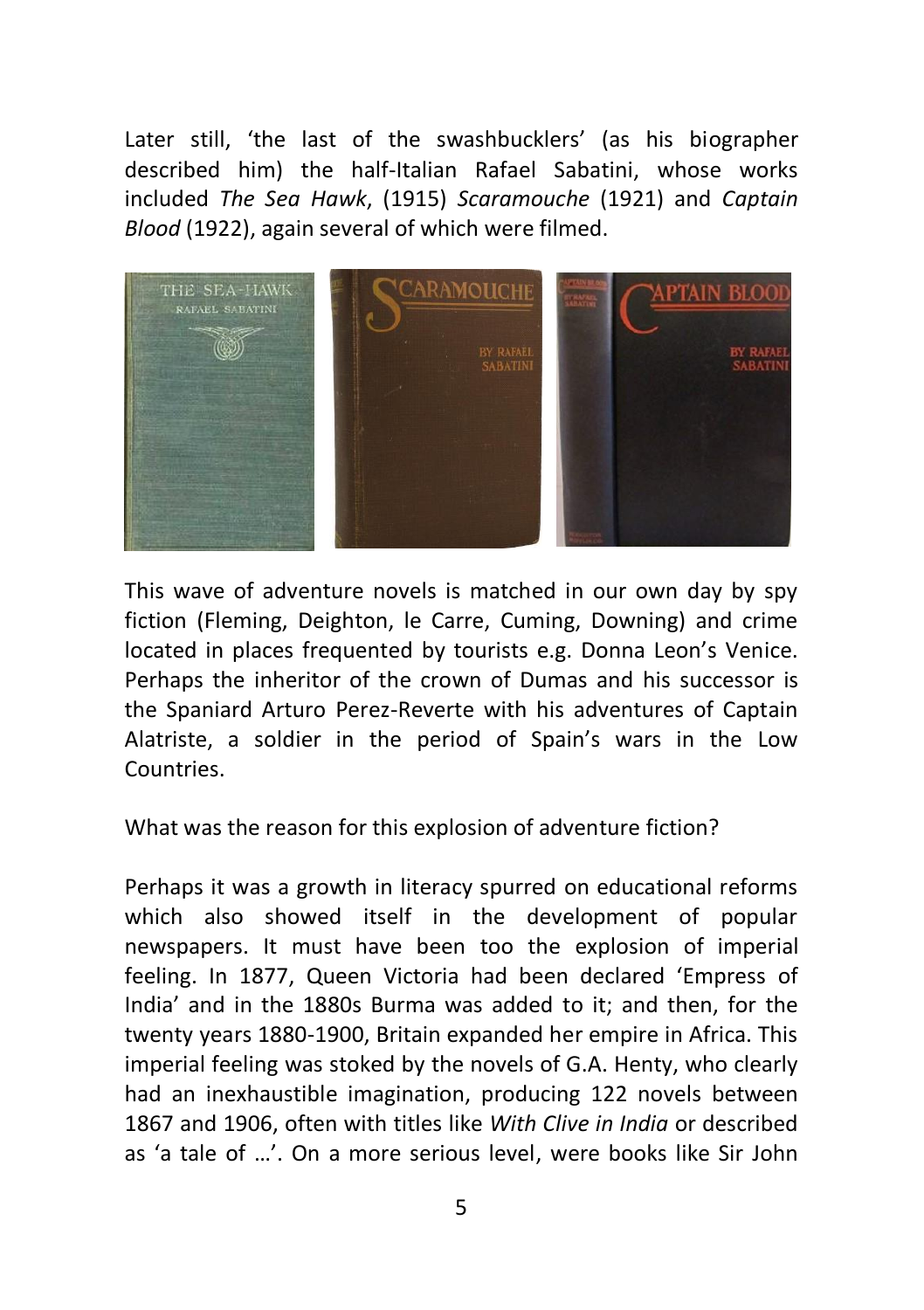Seeley's *The Expansion of England* (1883) and Ruskin's lecture on 'Imperial Duty' in 1870, published in 1894. Poetry helped as well: Rudyard Kipling and, at the time of the Boer War (or The Anglo-South African war of 1898-1902), Henry Newbolt popularised the imperial mission. In 1904, Britain's Colonial Secretary of the time, Joseph Chamberlain, launched his campaign for Imperial Preference which heightened feelings for Empire to fever pitch among a large part of the population.

But at the same time, as we can see with JMF's business career, the late Victorian era was one of progress, with an impressive array of new technologies – the motor car, the telephone, the fountain pen, the light bulb and record discs. It was, too, an era of change in architecture. 1898 was the year of the Secession building in Vienna, when just as Darwin and Freud had broken new ground in their ideas, so younger architects and artists wished to do the same and break away from the existing way of doing things.



**The Yellow Book 1894 - 1897**

In an age of industry, they wanted beauty for its own sake. It was new art for a new century. This was not unique to Vienna, for it followed in the footsteps of Art Nouveau in France and the British version, the Arts and Crafts movement of William Morris, with its hearkening back to the Middle Ages and similar styles in Brussels.